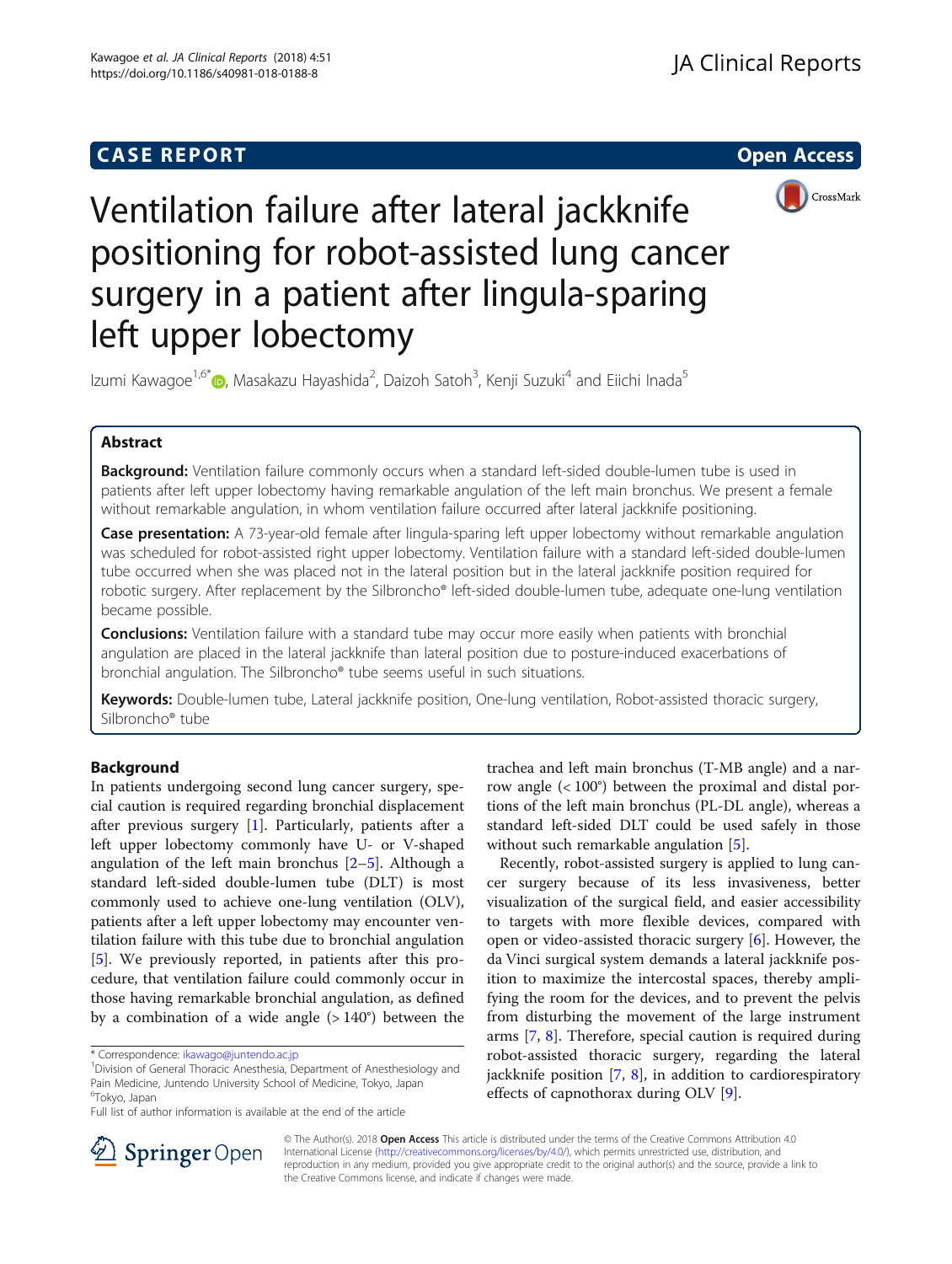Herein, we present a case of a female after a lingula-sparing left upper lobectomy scheduled for robot-assisted thoracic surgery, in whom ventilation failure with a standard left-sided DLT occurred after the lateral jackknife positioning. The patient provided written informed consent for, and the Institutional Review Board approved, publication of her case history (approval number, JHS 17-0051).

### Case presentation

A 73-year-old, 153-cm, 50-kg female was scheduled to undergo a robot-assisted right upper lobectomy for lung cancer. She had undergone a lingula-sparing left upper lobectomy 5 years before. A chest X-ray revealed angulation of the left main bronchus with a 3.4-cm distance from the trachea to the angulation point, 127° T-MB angle, and 132° PL-DL angle (Fig. 1), which did not meet the angle criteria for remarkable angulation. Therefore, a standard left-sided DLT was selected.

A thoracic epidural catheter was placed. After induction of general anesthesia with propofol, remifentanil, and rocuronium, a standard 35-Fr left-sided DLT (Portex Blue Line®, Smith Medical, Minneapolis, MN) was correctly placed with the video-assisted laryngoscope (McGrath MAC®, Medtronic, Minneapolis, MN) and a bronchoscope. The outlet of the bronchial port was partly faced with the bronchial wall. Test OLV with pressure-controlled ventilation with a peak pressure 20 cm  $H<sub>2</sub>O$  and positive end-expiratory pressure 4 cm H2O achieved a tidal volume above 250 mL while she was placed in the supine position. After placement in the left lateral position, test OLV could achieve a tidal volume above 200 mL. Although the tube outlet seemed

almost fully faced with the bronchial wall, the bronchoscope could be advanced into the bronchus by flexing its tip. However, as soon as OLV was attempted after she was repositioned in the lateral jackknife position with the lowest chest raised and the lower trunk lowered by a flexed operating table [\[7](#page-3-0)], the tidal volume decreased to less than 50 mL. Adequate manual OLV was impossible. Bronchoscopically, the outlet was obstructed by the bronchial wall, and the bronchoscope could not be advanced beyond the tube outlet.

Immediately, the jackknife position was released, and adequate manual OLV became possible. The tube was exchanged for a 37-Fr left-sided DLT with a flexible wire-reinforced tip and a narrow bronchial cuff (Silbroncho®, Fuji Systems, Tokyo, Japan) [[10\]](#page-3-0), using an airway exchange catheter and the video-assisted laryngoscope while she remained in the lateral position. Further, under bronchoscopic guidance, the tube tip was placed below the angulation point and above the secondary carina so that the secondary carina was seen in front of the tube outlet. Thereafter, a tidal volume during OLV remained above 250 mL even after repositioning in the lateral jackknife position. The scheduled robotic surgery was completed within 146 min under combined general and epidural anesthesia. She was extubated 9 min after the surgery and discharged from the hospital on the fourth postoperative day.

## **Discussion**

In the female patient after a lingula-sparing left upper lobectomy scheduled for robot-assisted thoracic surgery, a standard left-sided DLT was selected because remarkable bronchial angulation was absent. Actually, OLV was



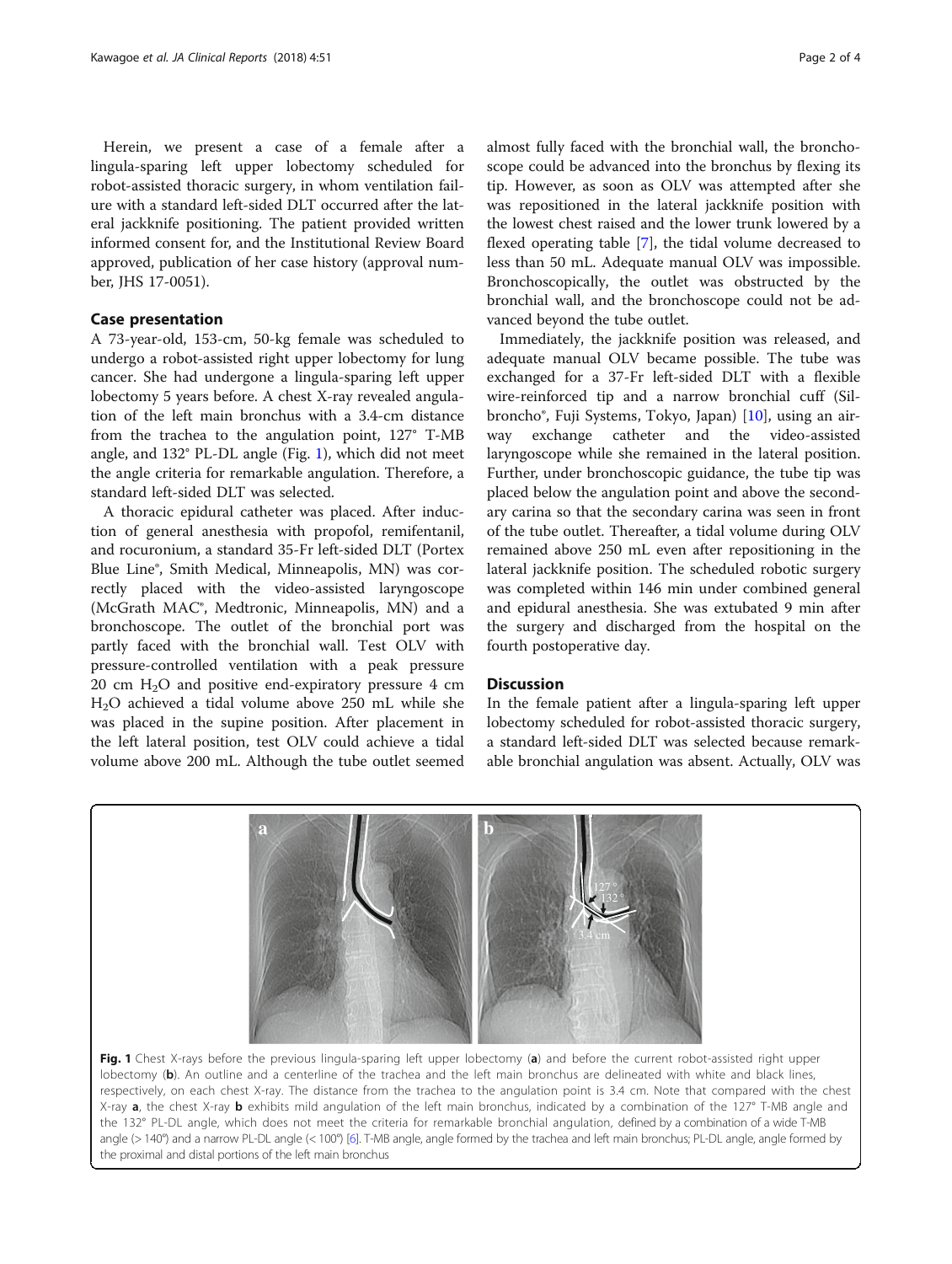possible while she was placed in the lateral position. However, it became impossible after the lateral jackknife positioning.

A lingula-sparing left upper lobectomy can be indicated for early-stage lung cancer in the left upper division [[11](#page-3-0)]. Although no previous study has addressed bronchial angulation after this procedure, it would be less significant after this procedure than a left upper lobectomy, given the extents of lung resection. Actually, her bronchial angulation was not remarkable.

In the previous study in patients after a left upper lobectomy, ventilation failure with a standard left-sided DLT occurred in patients with remarkable angulation when they were placed not in the supine position but in the lateral position [[5\]](#page-3-0). In the present patient without remarkable angulation, ventilation failure occurred when she was placed not in the lateral position but in the lateral jackknife position. The lateral position may exacerbate bronchial angulation because this position results in lung compression by the mediastinum and diaphragm [[12\]](#page-3-0). Possibly, compression by the mediastinum exacerbates bronchial angulation, whereas compression by the diaphragm somewhat counteracts this exacerbation. The lateral jackknife position may exacerbate bronchial angulation further, because this position attenuates lung compression by the diaphragm due to a caudal shift of abdominal contents.

The present patient had a 3.4-cm distance from the trachea to the angulation point, suggesting that the tip of the 35-Fr Blue Line® DLT with a 3-cm bronchial port was located around the angulation point when the tube was correctly placed so that the endobronchial cuff was seen approximately 5 mm below the carina [\[12\]](#page-3-0). Therefore, the tube tip could be obstructed by the bronchial wall when the left main bronchus was bent more acutely due to the lateral jackknife position. Actually, the tube outlet was obstructed by the bronchial wall.

In such situations, a goal to prevent tube obstruction by placing the tube tip far above the angulation point [\[5](#page-3-0)] is achieved more easily with the Silbroncho® tube having a 2-cm bronchial port than standard left-sided DLTs having 3- or 3.5-cm bronchial ports [\[10](#page-3-0)], since the mean distance to the angulation point was 3.51 cm in the previous 18 patients after the lobectomy [\[5](#page-3-0)]. Likewise, a goal to prevent tube obstruction by placing the tube tip below the angulation point is achieved more easily with the Silbroncho® tube, since the flexible, wire-reinforced bronchial port allows it to follow the deformed bronchus without kinking [[10](#page-3-0)], whereas inflexible, longer bronchial ports of standard left-sided DLTs may easily kink when they are involved in a posture-induced exacerbation of bronchial angulation. Because successful placement of the tube tip far above the angulation point may not always ensure successful OLV when exacerbated

bronchial angulation causes severe bronchial kinking [\[3](#page-3-0)], we purposefully selected the larger 37-Fr Silbroncho® tube and placed its tip between the angulation point and secondary carina in an attempt to prevent tube obstruction by the bronchial wall, kinking of the tube, and even kinking of the bronchus.

Options alternative to this tube include a right-sided DLT [[5\]](#page-3-0), a bronchial blocker inserted through a single-lumen tube or  $DLT$  [[5](#page-3-0)], and a single-lumen wire-reinforced tube placed in the left main bronchus [[12\]](#page-3-0). However, the single-lumen tube is cumbersome to use because its withdrawal and advancement under bronchoscopic guidance must be repeated during inflation-deflation cycles repeated for the assessment of surgical air leaks. Right-sided DLTs are more difficult to position for adequate lung isolation and ventilation of the right upper lobe, compared with left-sided DLTs [[12](#page-3-0), [13\]](#page-3-0). With a bronchial blocker, deflation of the isolated lung is slower and suctioning beyond the blocker is less effective, compared with DLTs [[13\]](#page-3-0). An endobronchial cuff of a right-sided DLT or bronchial blocker is easier to dislodge during surgical manipulation of the right lung, compared with left-sided DLTs [[13\]](#page-3-0). Therefore, the Silbroncho® left-sided DLT seemed a suitable option, although bronchoscopic guidance is more frequently required for its correct placement, e.g., by preventing intra-tracheal kinking of its flexible bronchial port, compared with standard DLTs [\[14\]](#page-3-0).

In a female after a lingula-sparing left upper lobectomy without remarkable bronchial angulation, ventilation failure with a standard left-sided DLT developed after she was placed in not the lateral but lateral jackknife position. Eventually, successful OLV could be achieved with the Silbroncho® left-sided DLT. Our experience suggests that ventilation failure with standard left-sided DLTs can develop more easily when patients with left bronchial angulation are placed in the lateral jackknife position required for robotic surgery than in the lateral position used for more conventional thoracic surgery. The Silbroncho® left-sided DLT is useful to overcome such problems.

#### Abbreviations

DLT: Double-lumen tube; OLV: One-lung ventilation; PL-DL angle: Angle formed by the proximal and distal portions of the left main bronchus; T-MB angle: Angle formed by the trachea and left main bronchus

#### Acknowledgements

We thank all the staff associated with thoracic surgery for their assistance in presenting this case report. This article received no specific grants from any funding agency in the public, commercial, or not-for-profit sectors.

#### Authors' contributions

IK contributed to the anesthesia management of the present case, conceptualization of the case report, and writing of the original draft. MH contributed to the conceptualization of the case report and reviewing/ editing of the draft. DS contributed to the anesthesia management and data curation. KS contributed to the conduction of the present surgery and the